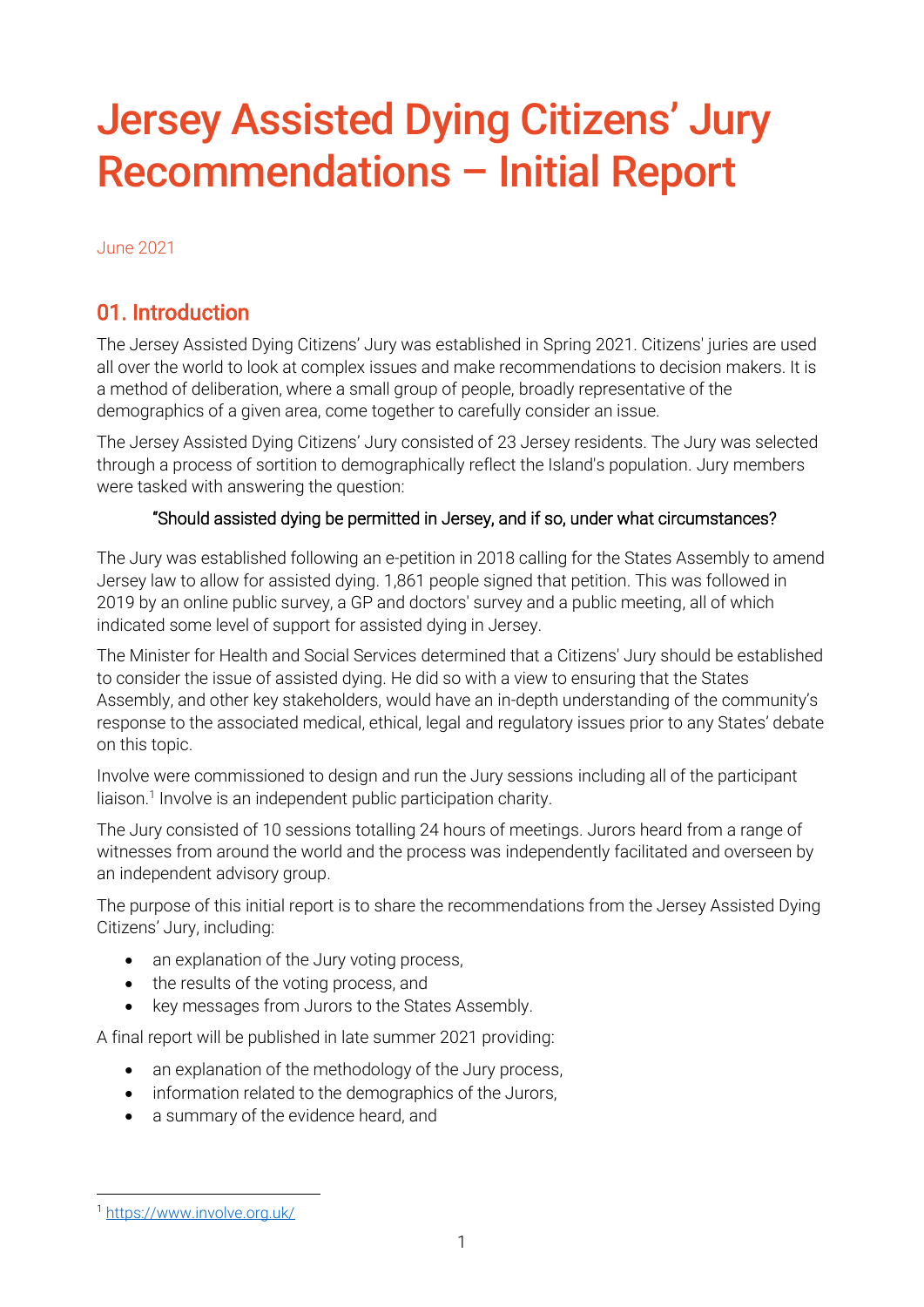• detailed notes from the Jurors' discussions throughout the process explaining how they reached these recommendations.

The final report will also include all the voting results and additional detailed comments shared by Jurors in each of the votes. There will be a separate section which explains the views of Jurors who held different perspectives to the majority of other Jurors, demonstrating the breadths of the Jurors' views. In the meantime, more information on the Jury process can be found on the Government of Jersey website. 2

<sup>&</sup>lt;sup>2</sup> <https://www.gov.je/Caring/AssistedDying/Pages/CitizensJuryOnAssistedDying.aspx><sup>3</sup> Jury members have been invited to share any additional statements which will feed into the Final Report.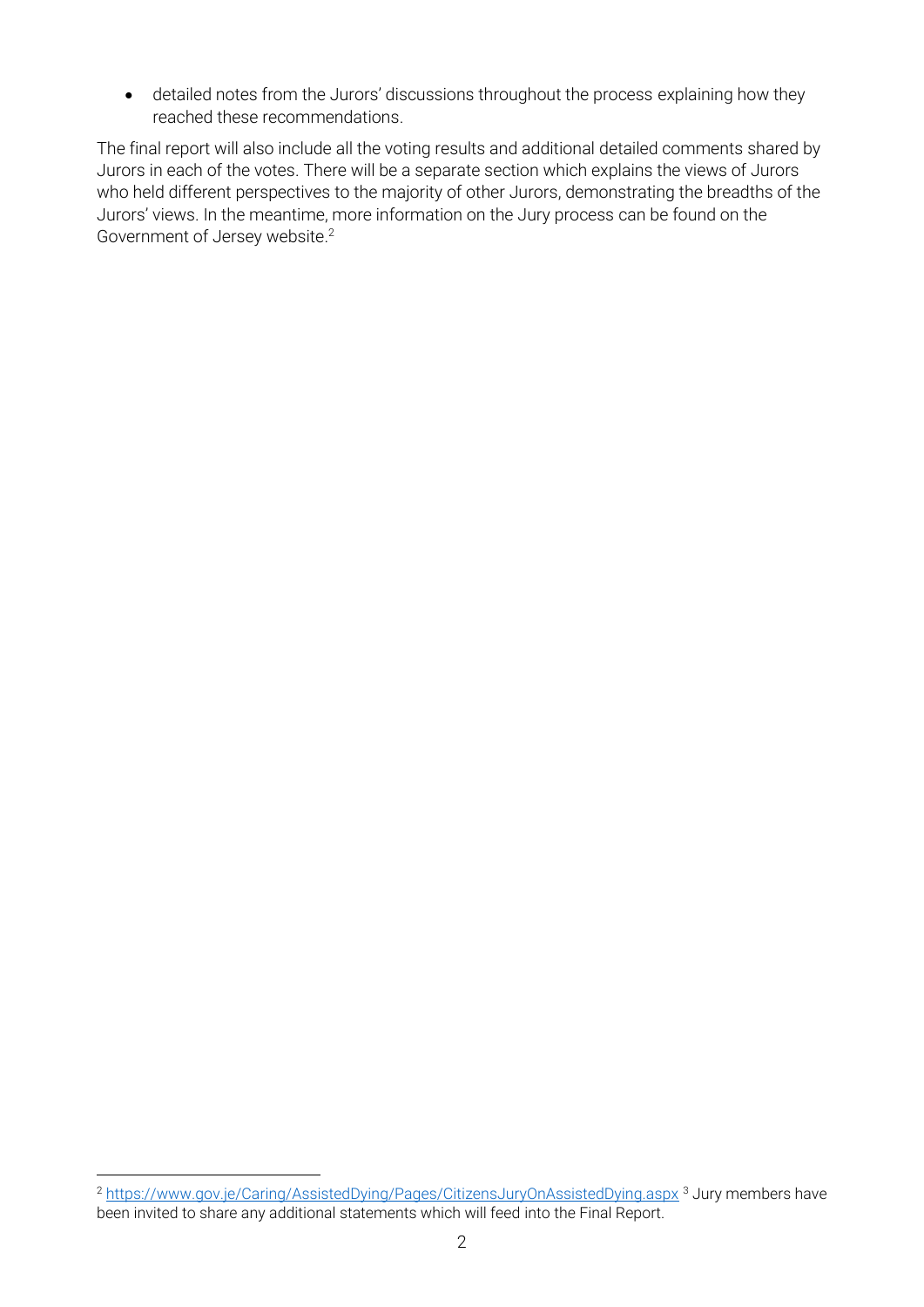# 02. Explanation of the voting process

The Jury had a three staged voting process, with different votes taking place following different sessions.

- 1. The initial vote followed session 8
- 2. The second vote followed session 10
- 3. The final vote was a week after the second vote

Jurors spent time deliberating with each other in between each vote. Several key votes were used to find out the Jury's preferences in order to ensure views of all Jurors were captured and represented.

# 2.1. Initial vote

The initial vote focused on the question: *In principle, do you agree or disagree that assisted dying should be permitted in Jersey?* in line with the first part of the overall Jury question. Results from the initial vote shaped Jury discussions in sessions 9 and 10 and the format of the second vote.

As the majority of jurors answered 'yes, I agree', sessions 9 and 10 focused on the circumstances under which assisted dying should be permitted. If the majority of jurors had answered 'no', sessions 9 and 10 would have focused on the reasons why assisted dying should not be permitted.

# 2.2. Second vote

The second vote focused on the circumstances under which assisted dying should be permitted. The second vote used a preferential voting process to help identify clear preferences (i.e., some of the questions asked jurors to indicate their preference, rather than answering 'yes' or 'no'). The second vote was based on voting principles used for other citizens' juries & citizens' assembly processes.

# 2.3. Final vote

The final vote provided jurors an opportunity to vote for or against assisted dying, taking account of the circumstances identified via the second vote.

As part of the whole voting process jurors were provided opportunities to:

- issue key messages to States members (as set out in this report), and
- make additional comments on matters included in the voting process (to be set out in the final report)

This allowed for the breadth of views of individual jury members to be captured throughout the process, including, where individual jurors did not vote with the majority. The diversity of views will be set out in detail in the full report.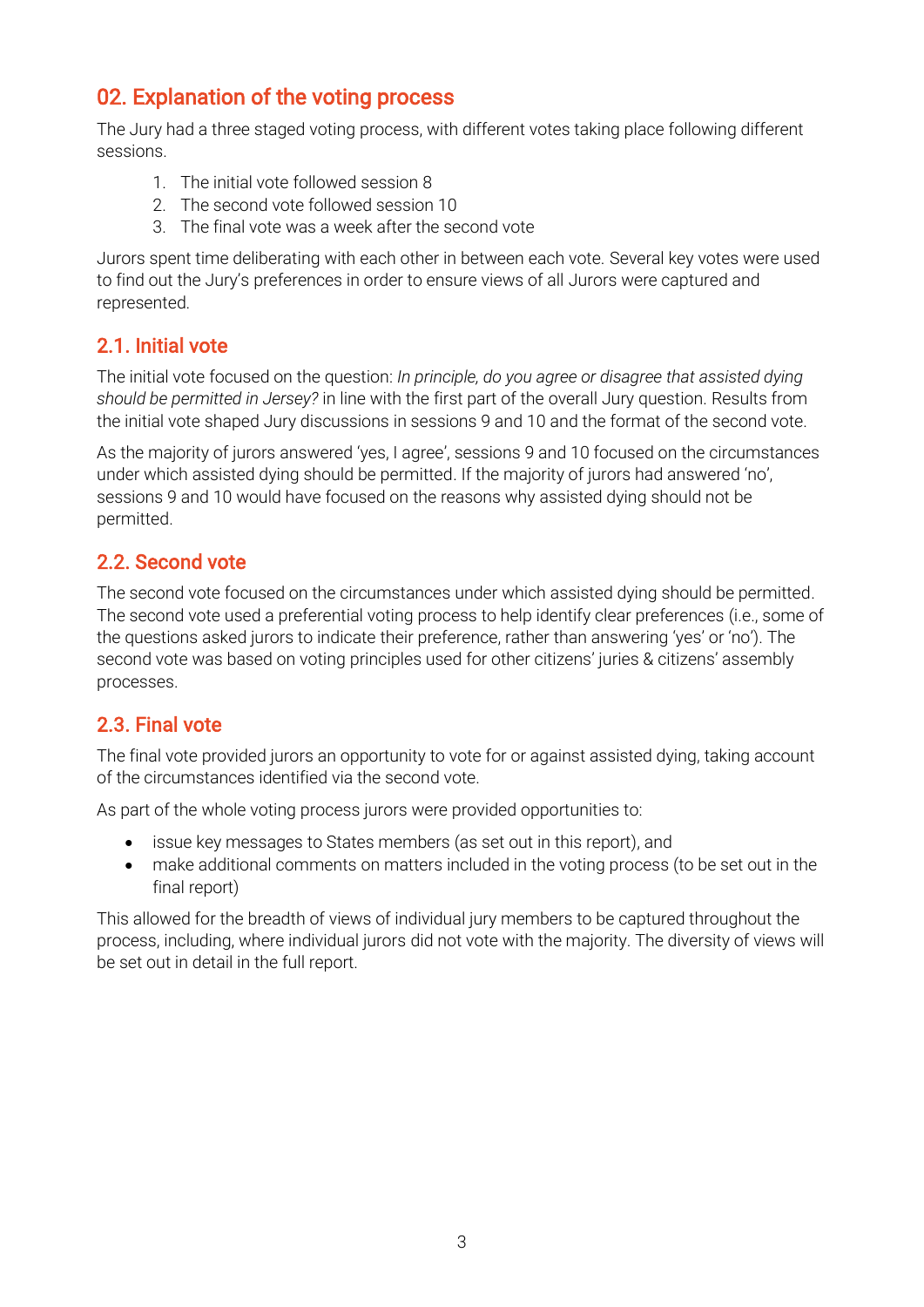# 03. Results of the voting process

# 3.1. Initial vote: whether assisted dying should be permitted

In principle, do you agree or disagree that assisted dying should be permitted in Jersey?



In principle, the majority of the Jury voted in favour of assisted dying being permitted in Jersey, with 48% strongly agreeing and 26% tending to agree.

## 3.2. Second vote: the circumstances under which assisted dying should be permitted

The second vote focused on the possible circumstances under which Jurors felt assisted dying should be permitted in Jersey. Each question from the voting form is detailed below alongside the voting results.

Results are split into the three sections, which reflect the structure of the final Jury sessions: eligibility criteria; mode; regulations & safeguards.

## 3.2.1. Eligibility Criteria

#### Residency Criteria

#### Should assisted dying only be for Jersey residents?



The majority of the Jury voted for yes, assisted dying should only be for Jersey residents.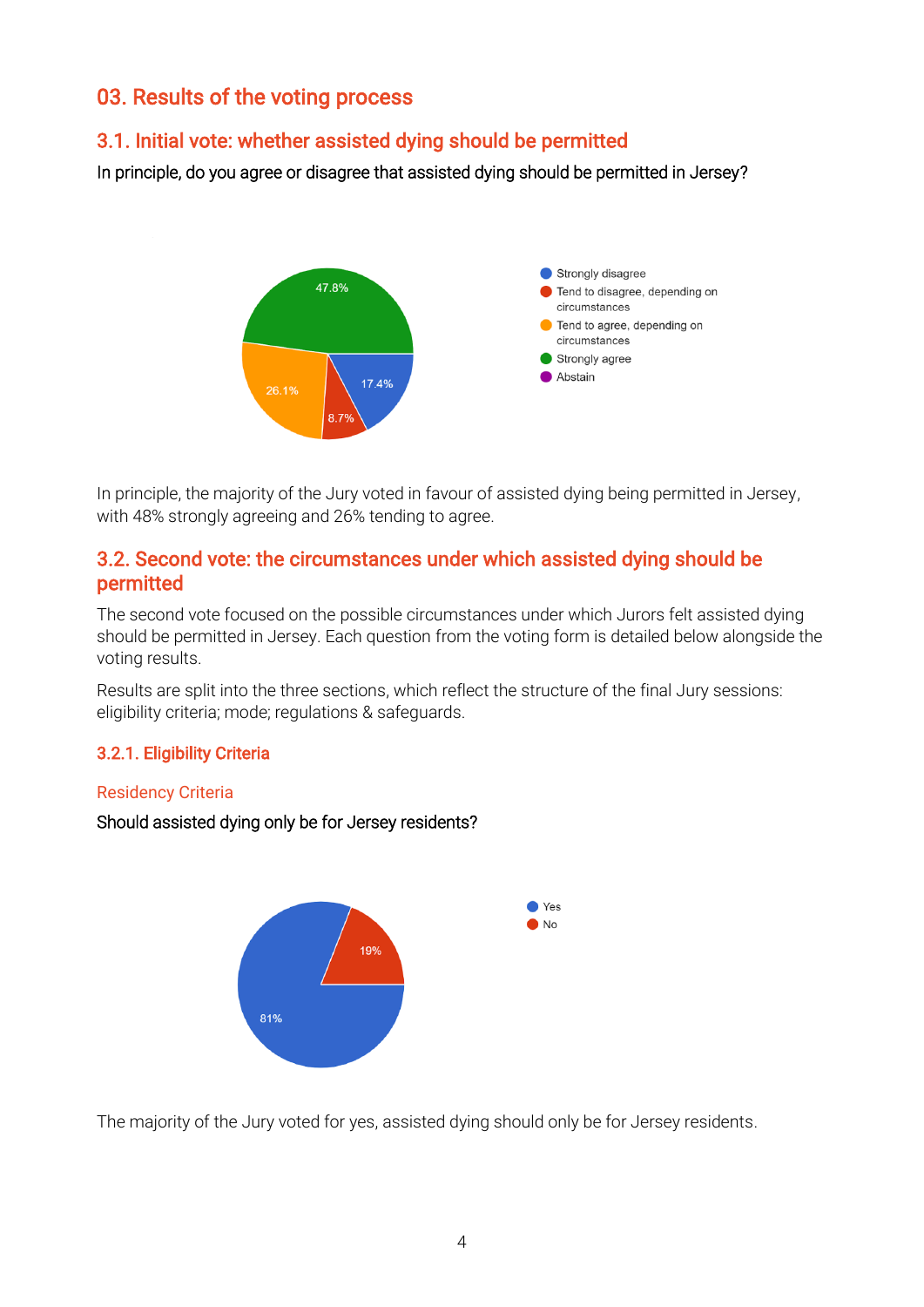## Health Criteria

## Part 1: Who should be eligible for assisted dying related to health?



| Options                                                               | 1st Preferences Percentage |      |
|-----------------------------------------------------------------------|----------------------------|------|
| Only those with a terminal illness (with limited life<br>expectancy)  | 5                          | 21.7 |
| Only unbearable suffering that cannot be alleviated by other<br>means | ∩                          | 8.7  |
| Either terminal illness or unbearable suffering                       | 16                         | 696  |

The Jury's overall preference was for either those with a terminal illness (with limited life expectancy) or those experiencing unbearable suffering to be eligible for assisted dying.

## Part 2: If you chose unbearable suffering, should this include suffering caused by a mental condition?



The Jury voted that the eligibility criteria for health should not include suffering caused by a mental condition.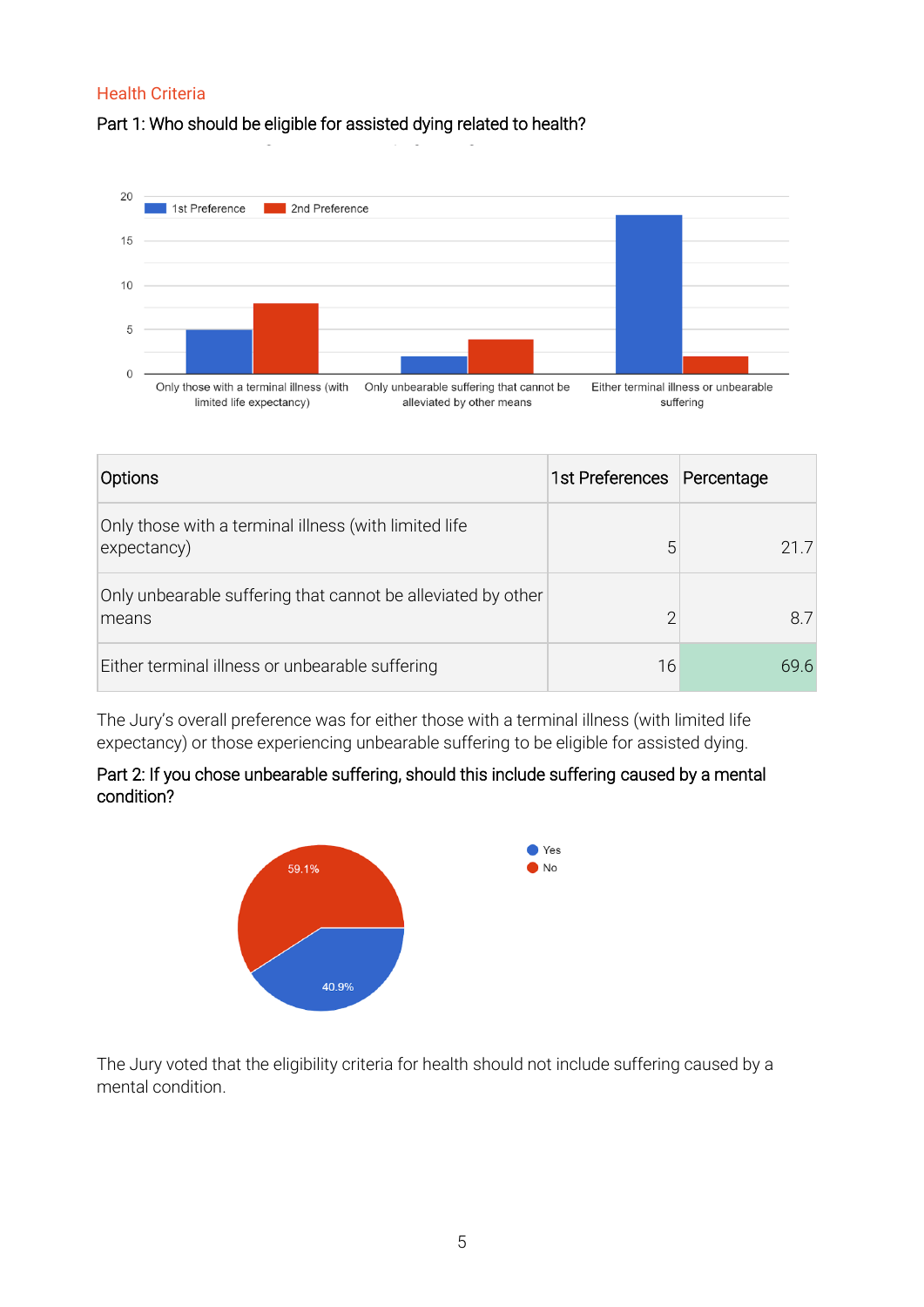## Age Criteria

## Who should be eligible for assisted dying relating to age?



| <b>Options</b>                     | 1st Preferences | Percentage |
|------------------------------------|-----------------|------------|
| Over 18s only                      | 9               | 42 Q       |
| Under 18s in limited circumstances | 6               | 28.6       |
| Anybody of any age                 | 6               | 28.6       |

Based on first preferences only, the Jury's preferred option was for "Over 18s only". However, this option does not achieve an overall majority and taking into account second preferences results in a near tie between "Over 18s only" and "Anybody of any age". This question therefore requires further consultation.

## 3.2.2. Mode

#### What mode should be permitted?



| Options                               | 1st Preferences | Percentage     |
|---------------------------------------|-----------------|----------------|
| Only Physician Assisted Suicide [PAS] |                 | 35.0           |
| Only Euthanasia                       | 0               | 0 <sub>0</sub> |
| <b>Both PAS and Euthanasia</b>        | 13              | 65.0           |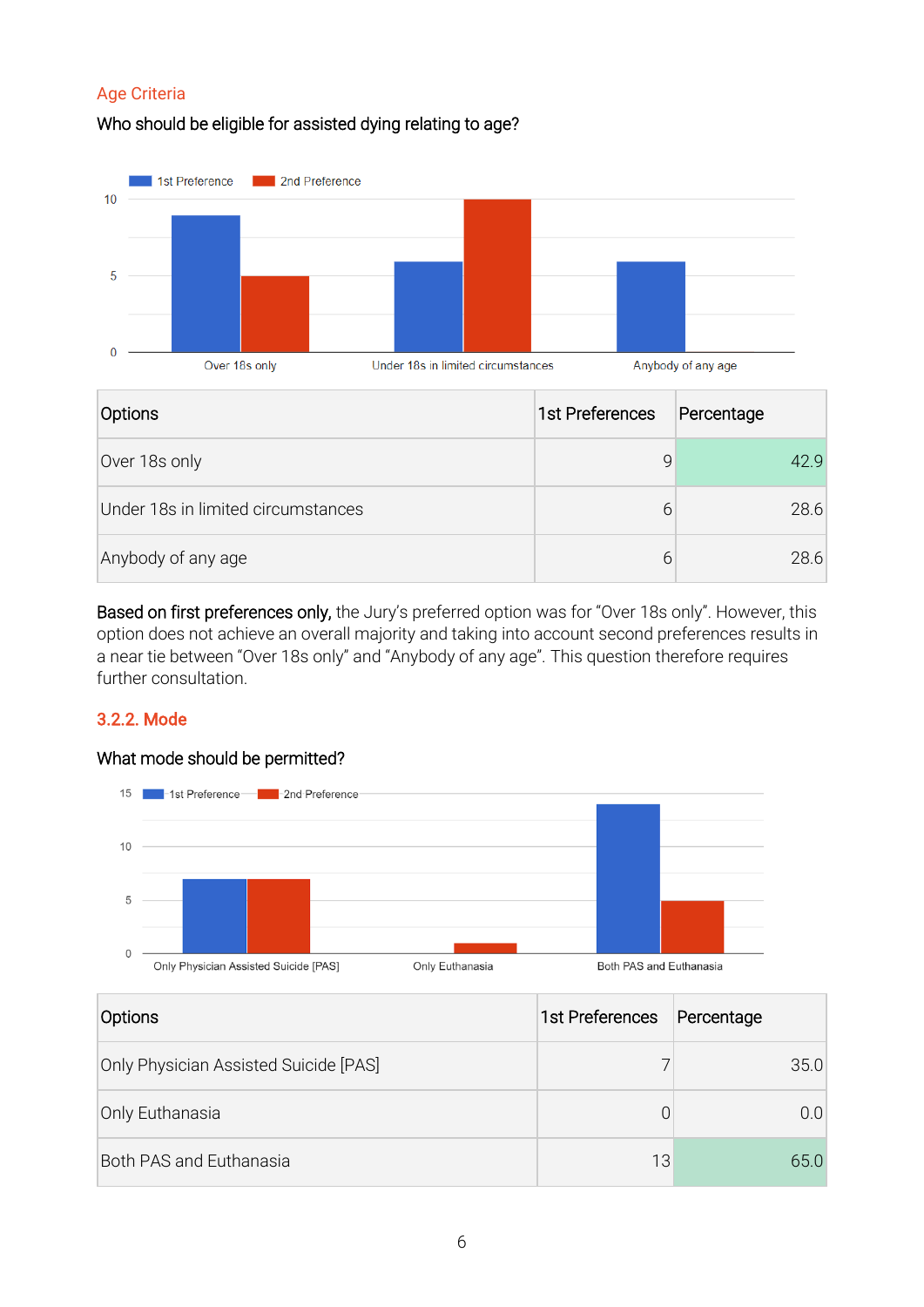The majority of Jurors supported the option for both Physician Assisted Suicide and Euthanasia as the mode of assisted dying that should be permitted.

## 3.2.3. Regulations & Safeguards

#### Court or tribunal involvement

## Should a court or specialist tribunal be involved in the decision process before an assisted death?



The majority of the Jurors voted for yes, there should be a court or specialist tribunal involved in the decision process before an assisted death.



#### Assisting/administering assisted dying

Who can assist/administer assisted dying?

| Options                                           | 1st Preferences | Percentage |
|---------------------------------------------------|-----------------|------------|
| Only doctors                                      | っ               | 10.5       |
| Doctors and Nurses                                | 13              | 68.4       |
| Other, e.g., not a qualified medical professional |                 | 211        |

The majority of the Jury voted in favour of doctors and nurses being those who assist/administer assisted dying.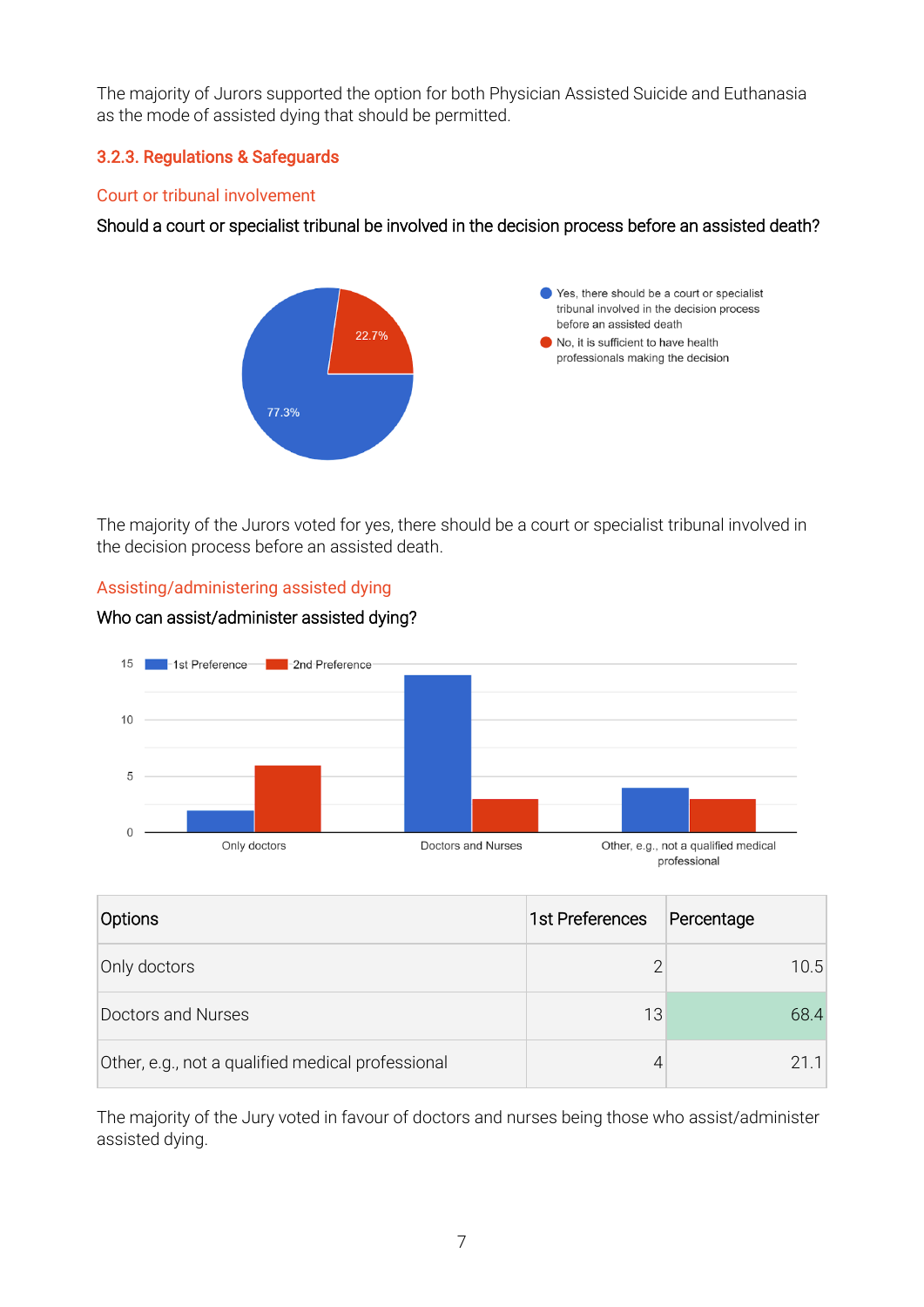## Cooling off period

## Should there be a requirement for a cooling off period?



| <b>Options</b>                                    | 1st Preferences | Percentage |
|---------------------------------------------------|-----------------|------------|
| Yes, this is necessary                            | 12              | 60.0       |
| No, this is not necessary                         |                 | (1)        |
| It depends on the circumstances of the individual |                 | 40 O       |

The Jury voted in favour of a cooling off period. There was also quite strong support for this being dependent on the circumstances of the individual too.

#### Advanced decision-making

#### Should assisted dying be possible with an advance decision after losing capacity?



| Options                              | 1st Preferences | Percentage |
|--------------------------------------|-----------------|------------|
| Always yes                           |                 | 33.3       |
| Yes, but under certain circumstances | 11              | 52.4       |
| Always no                            | 3               | 14.3       |

The Jury voted in favour of assisted dying being possible with an advance decision after losing capacity but under certain circumstances.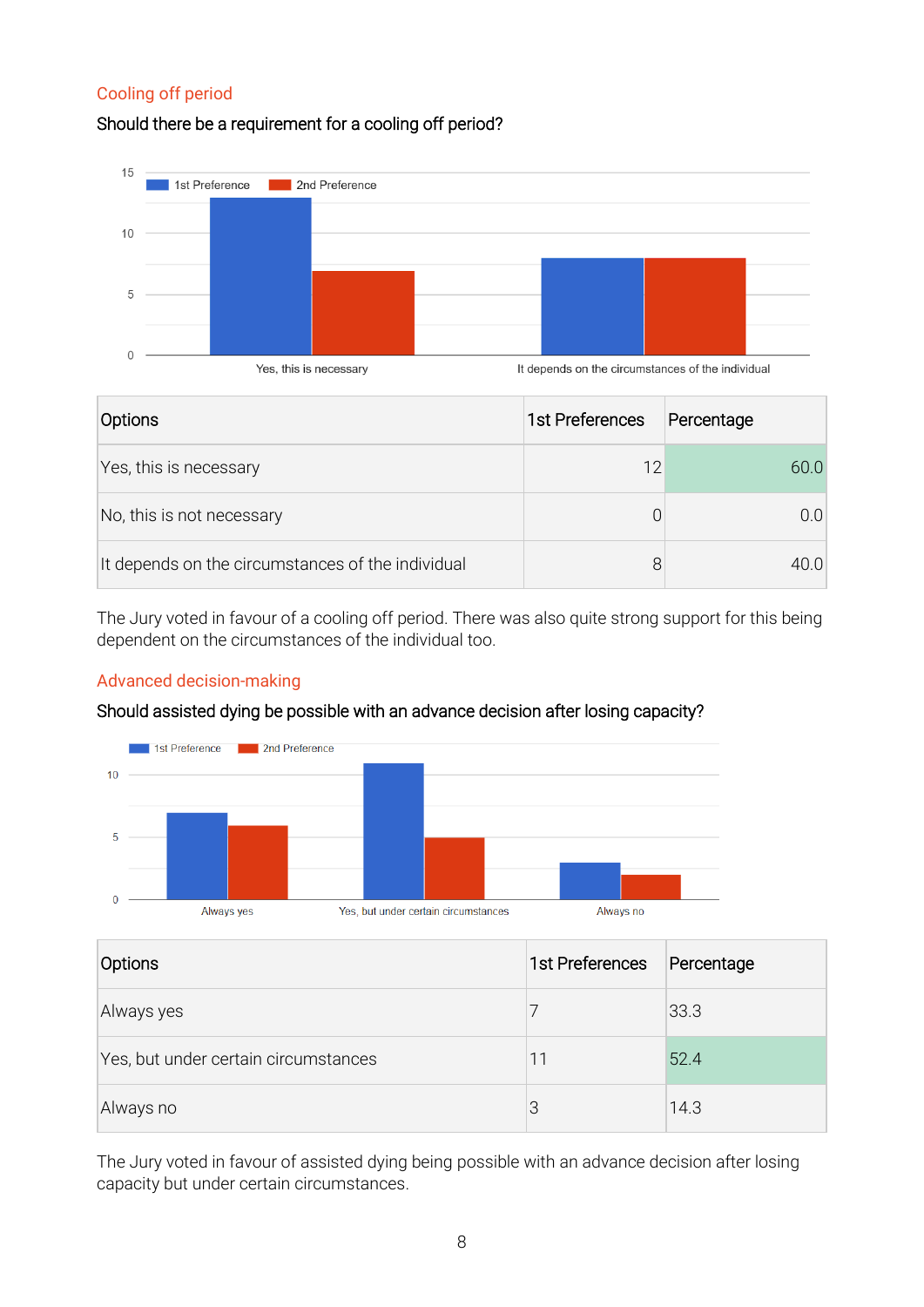# 3.3. Final vote

The Jurors were then asked to complete a final vote to respond to the overall Jury question. The vote result is outlined below and again additional comments were captured in this voting form explaining more about the reasons why Jurors voted a certain way. These will be included in the final report.

#### Based on the above circumstances, should assisted dying be permitted in Jersey?



A large majority of the jury voted in favour of assisted dying being permitting in Jersey, based on the agreed circumstances.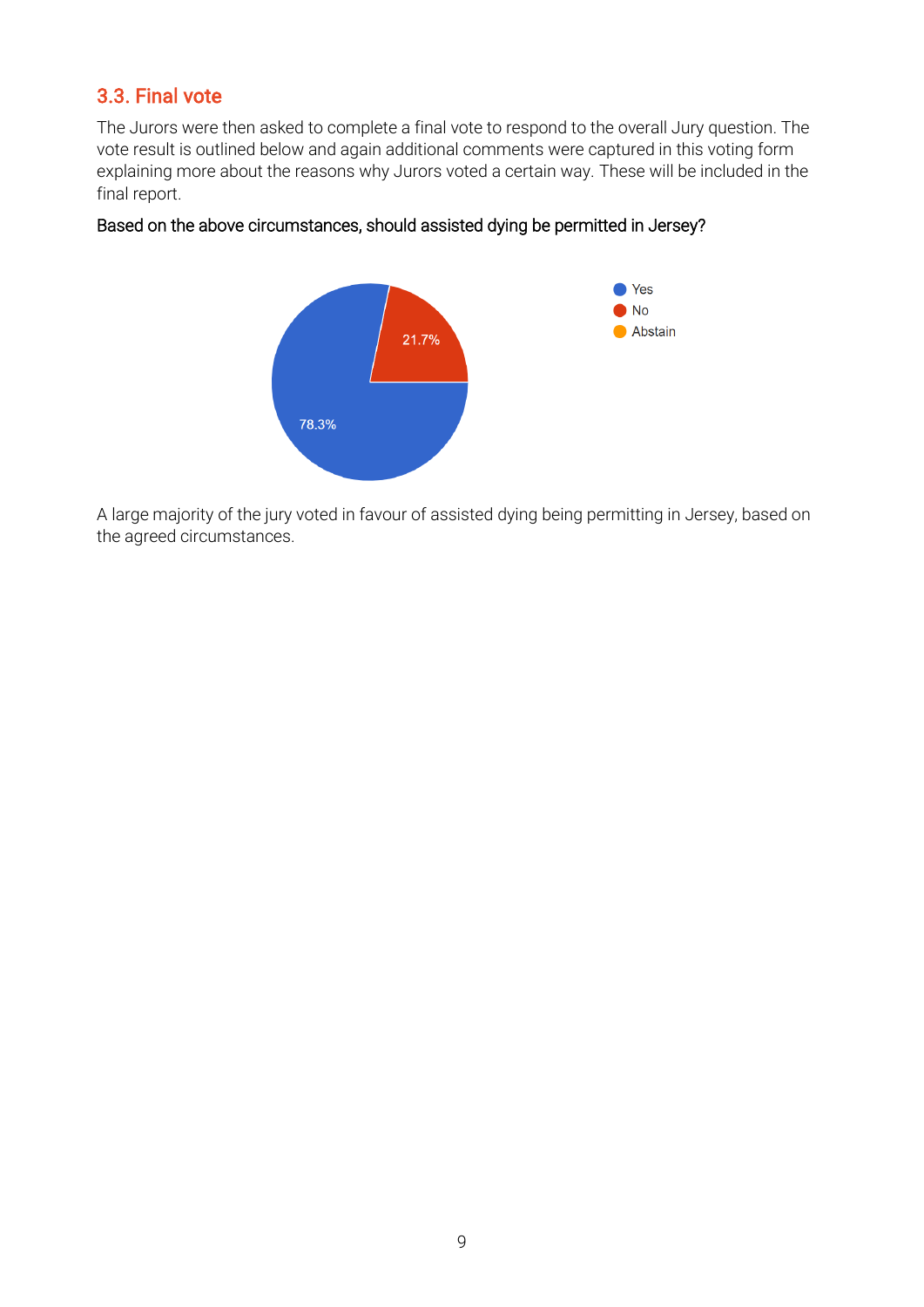# 04. Key messages from Jurors to the States Assembly

As part of the second vote, Jurors were asked for any final or key message they would like to send to the States Assembly along with their votes. Below are the key messages the Jurors shared. These have been loosely grouped into themes:

# Dying with dignity

- It is about compassion and letting people die with dignity.
- Hinduism says death is inevitable and is a way to attain nirvana or moksha (the ultimate freedom). We as conscious educated citizens of Jersey should at least let citizens have the choice of a dignified death. Let the soul pass without torment and in peace. Let everybody rest in peace, should the time come.
- People should be allowed to die with dignity. I hope you take all of the Jurys points into consideration
- I volunteered myself into this jury with no fixed idea of how I would vote in the end. I had an idea of wanting to be pro-choice however I could never have fully imagined the journey that we've been on. This topic is far bigger than a 10 session citizen jury, and I think as an island we need to talk about death, reviewing our palliative care, access to health services as well as hospice care and listen to people that have experienced them both, but also would have considered assisted dying. I believe all life is precious, and i believe we must aspire to offer world class personalised health services. For some this will not be enough. As technology advances we can artificially extend life, but that in some cases is not life. Some people will experience pain, suffering and have no prospect of life. They may be sedated to reduce pain, but again is being under sedation living? For those who wish to take this course of pain relief and sedation to remain alive, they should continue to be fully supported to do so. But for those who want their pain and suffering to end, they should be given the option for their suffering to end, with them remaining in control of their destiny and as has been said throughout this process, afforded the option of dying with dignity. For Assisted dying to function, we need to protect the vulnerable in our society, those who would be at risk of abuse of such arrangements as assisted dying, so if we are to offer Assisted dying we need a robust, secure and compassionate process that is multidisciplinary in nature with safeguarding being the key focus. If we're not confident in the process and the safeguards, the assisted dying debate needs to continue.

# Personal choice

- Persons choice
- I believe assisted dying is a personal choice I cannot believe it is to let people suffer when they cannot cope anymore. Choice is the word!
- I would ask The States Assembly to support our recommendation to introduce assisted dying to Jersey. I believe there is a majority support from Islanders for such a legislation and while those who may be opposed may never choose to take advantage of the option, for those select few who may unfortunately become eligible in the future, the comfort of knowing such an option would be available to them, could make their final weeks or months so much easier. With adequate criteria and safeguards in place, combined with a robust reporting and scrutiny framework post event, there is no reason to believe the option would be abused. Having volunteered as a jury member, fortunate enough to have not needed to give the subject matter much consideration before, hearing the evidence and testimonials has lead to my now strong support. While a minority of the population may remain opposed, personal beliefs, religious or otherwise, should not be imposed on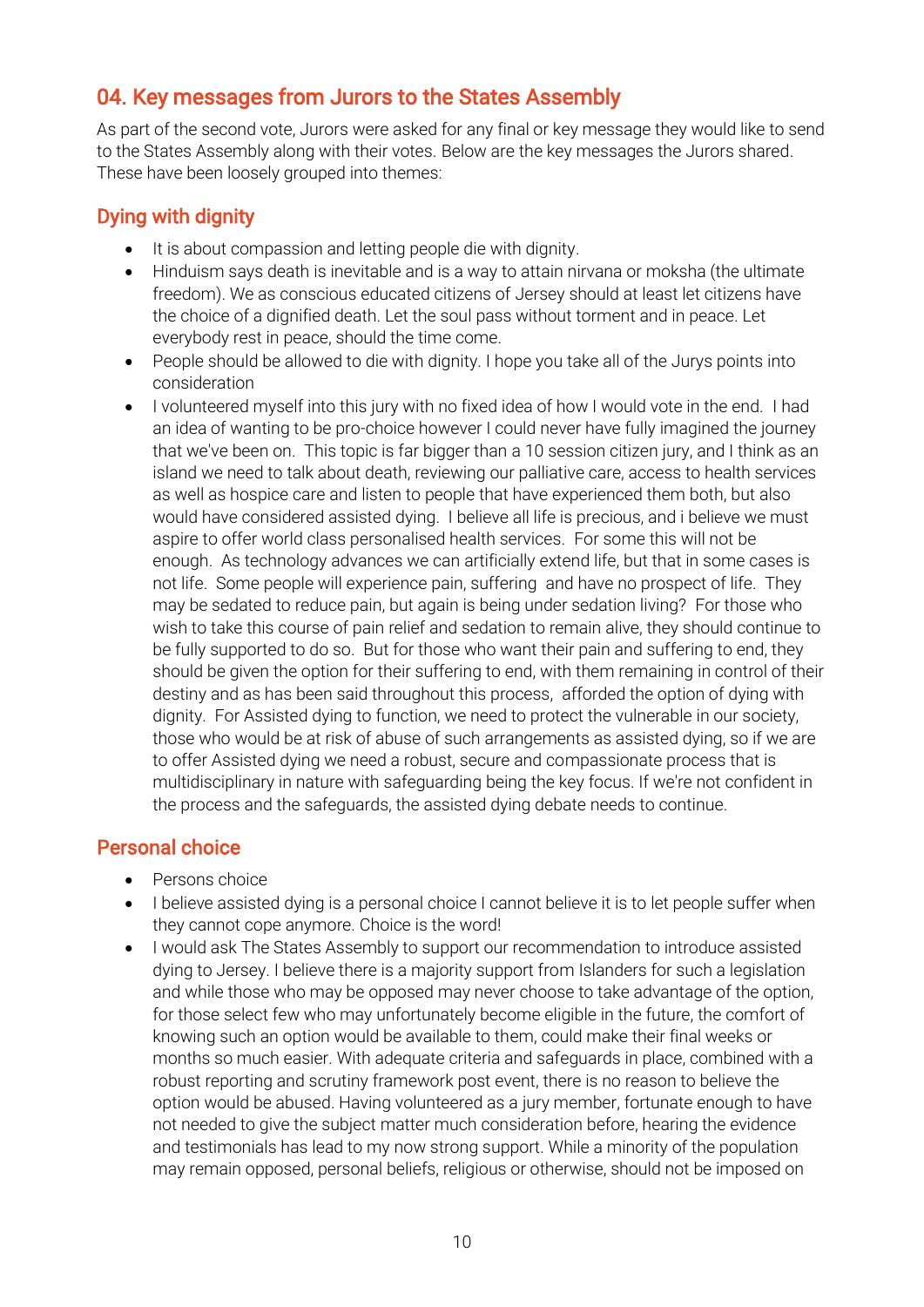others, nor impact on their personal choices. A decision to oppose this legislation would be to oppose progress and inclusion. This is a pro choice decision. Thank you.

- There is no compulsion for AD it is the patients CHOICE.
- Please Put aside your personal views. This is to give people a choice.
- The patient is the one that should be given the right to a choice where there're no other left. We should not be the ones to decide what choice they have, only how to best make sure they live in the best way possible whilst making it absolutely clear that their life is precious and we wish to offer the best care possible.
- Palliative care needs improved levels of funding with assisted dying as a choice following a documented discussion within the range of options available for individuals. In the past 5 years I have lost 3 members of my close family where the last 2-3 weeks have been very painful with no ability to increase the method of pain relief. People would like the ability to decide if and when to choose to end their life with dignity and pain free.
- Death is a part of life. We are all born, we make our way down life's many paths and we die. Some will live blessed lives and pass away gently in our sleep. But some will contract awful painful diseases that despite our brilliant physicians skill will result in lingering painful death. This doesn't have to be the case if terminally ill patients are given the right to an assisted death on their terms and at the time of their choosing.
- I feel that allowing assisted dying in jersey in not just a humane route but one that allows people the peace of mind in the last stages of their life whether they chose to use it or not. Situations where people feel they have to travel overseas to have the death they want seems cruel when they could be at home with their families at such a difficult time. We live our lives as we choose and we should have the right to end our lives as we choose.
- Everyone should have the option of choosing to avoid distressing potentially painful death.
- Please give the people of Jersey the choice.
- We have reviewed many cases, testimonials, data, views and difference of opinions. Ultimately we always come to the starting point, is all about choice. We need to give our citizens control over their death (within parameters), the time and place. Assisted Dying should form part of the current medical practice in conjunction with palliative care.

## Views against assisted dying

- This space for my statement about my reasons for voting against assisted dying is not really big enough. If anyone is interested in my reasons for voting against assisted dying I have written a document which I would gladly share.<sup>3</sup>
- I have chosen to disagree on these circumstances as I feel that palliative care within jersey should take paramount and become stronger therefore providing residents with more support. Alongside supporting both nurses and doctors - we as individuals have to take into account that our health professionals take an oath to support the living and although sadly some people wish to leave on their own terms due to circumstances it's unfair to put this on our incredible health professionals. In addition Jersey law needs to change to support those who still wish to travel to Dignitas and their families without prejudice and repercussions upon their arrival home. I feel a relationship needs to be developed with ourselves and potentially Dignitas: other places that offer this to those who wish it and provide islanders with support and wellbeing on their return. I feel ultimately Jersey does not need adopt this legislation and implement it - due to extensive complex variables including conflict of legislation/ money/ space/ religion/ etc. - but jersey does need to facilitate islanders towards this decision and support them through ever aspect during a difficult time such as what an individual may face. Jersey is a place where many come to

<sup>&</sup>lt;sup>3</sup> Jury members have been invited to share any additional statements which will feed into the Final Report.